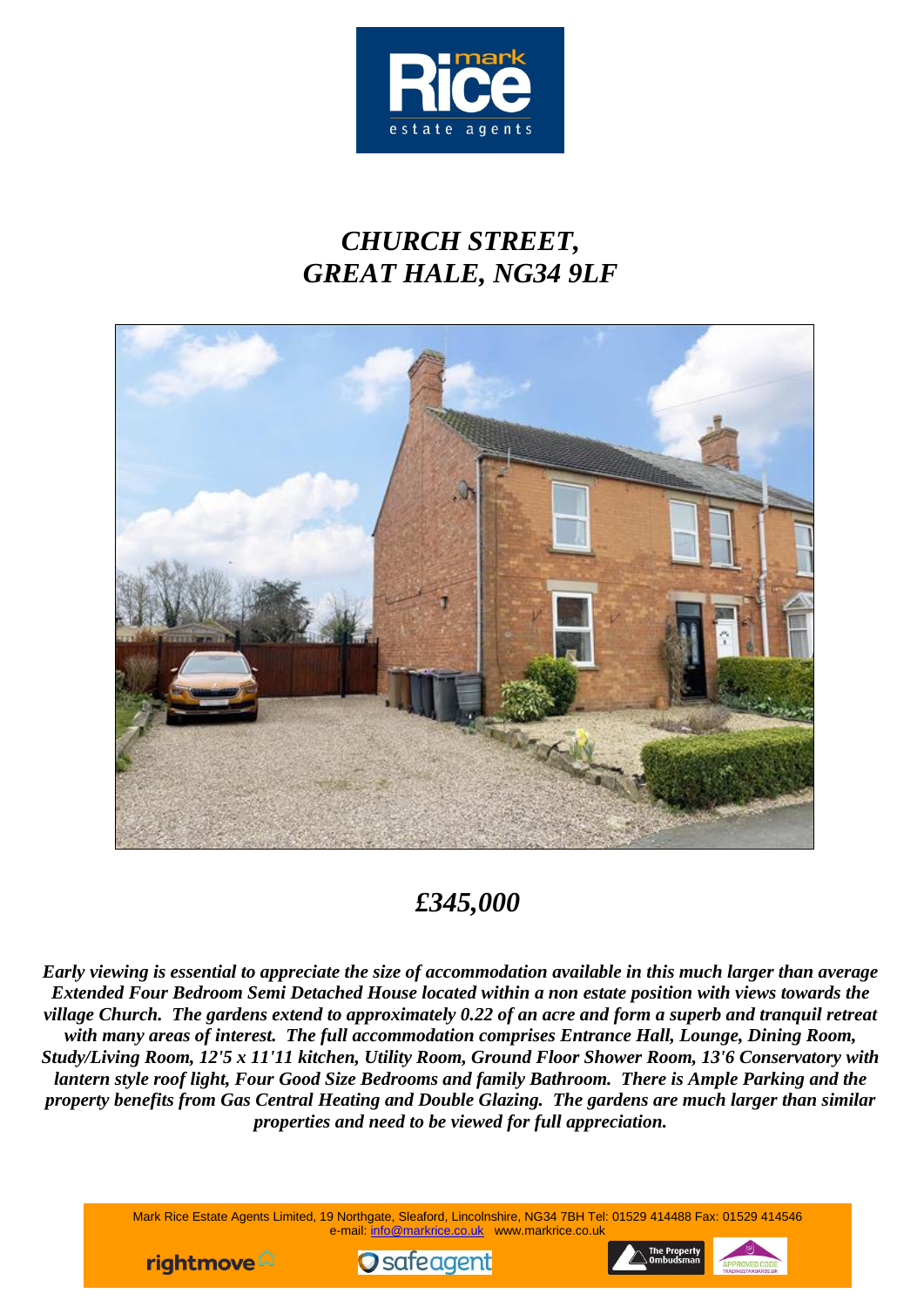### *Location:*

*Great Hale is a small village on the outskirts of Heckington which has amenities to cater for most day to day needs including a school, Doctor's surgery and Post Office as well as having good rail connections to Sleaford and Boston.*

### *Directions:*

*Travelling from Sleaford on the A17 towards Boston, turn right towards the village of Heckington. Continue into the village, past the village green and at the crossroads turn right into Station Road. Continue out of the village and upon entering Great Hale follow the road as it bears to the left and r8ght before turning left into Church Street. The property is located on the right hand side.*

*Entrance door provides access to the Hall having double radiator, dado rail and thermostat.*

*\_\_\_\_\_\_\_\_\_\_\_\_\_\_\_\_\_\_\_\_\_\_\_\_\_\_\_\_\_\_*

## *Lounge: 4.01m (13'2") x 3.99m (13'1")*

*Having stove set within fireplace, double radiator, picture rail, three wall light points and shelves as fitted.*

*Dining Room: 3.99m (13'1") x 3.99m (13'1") Having brick fireplace with stove and double radiator.*

*Living Room/Study Area: 3.25m (10'8") x 2.90m (9'6") and 1.88m (6'2") x 1.63m (5'4")*

*Having cast fireplace, laminate floor and double glazed door to garden. An arch provides access to the:*

## *Kitchen: 3.78m (12'5") x 3.63m (11'11")*

*Being re-fitted and having an extensive range of wall and base units, worktop, tiled splashbacks, enamel 1½ bowl single drainer inset sink with monobloc tap, wine rack, tiled floor, inset five ring gas hob, cooker hood, eye level double oven, double radiator, exposed brickwork and integral fridge freezer.*

## *Utility Room: 2.87m (9'5") x 2.44m (8'0")*

*Having wall mounted combination boiler, wall and base units, worktop, single bowl single drainer sink with monobloc tap, plumbing for washing machine and dishwasher, ceramic tiled floor, double radiator and double glazed door.*

## *Shower Room:*

*Having full and half tiling, double wet room style shower, corner hand washbasin with mixer tap, low level w.c, ladder style towel radiator, extractor fan and ceramic tiled floor.*

## *Conservatory: 4.11m (13'6") x 2.90m (9'6")*

*Having double radiator, lantern style roof light and French doors to garden.*

*Stairs from the hall provide access to the First Floor Landing having loft access, dado rail and radiator.*



 *Hall*



 *Lounge*



*Dining Room*



 *Living Room/Study Area*



*Kitchen*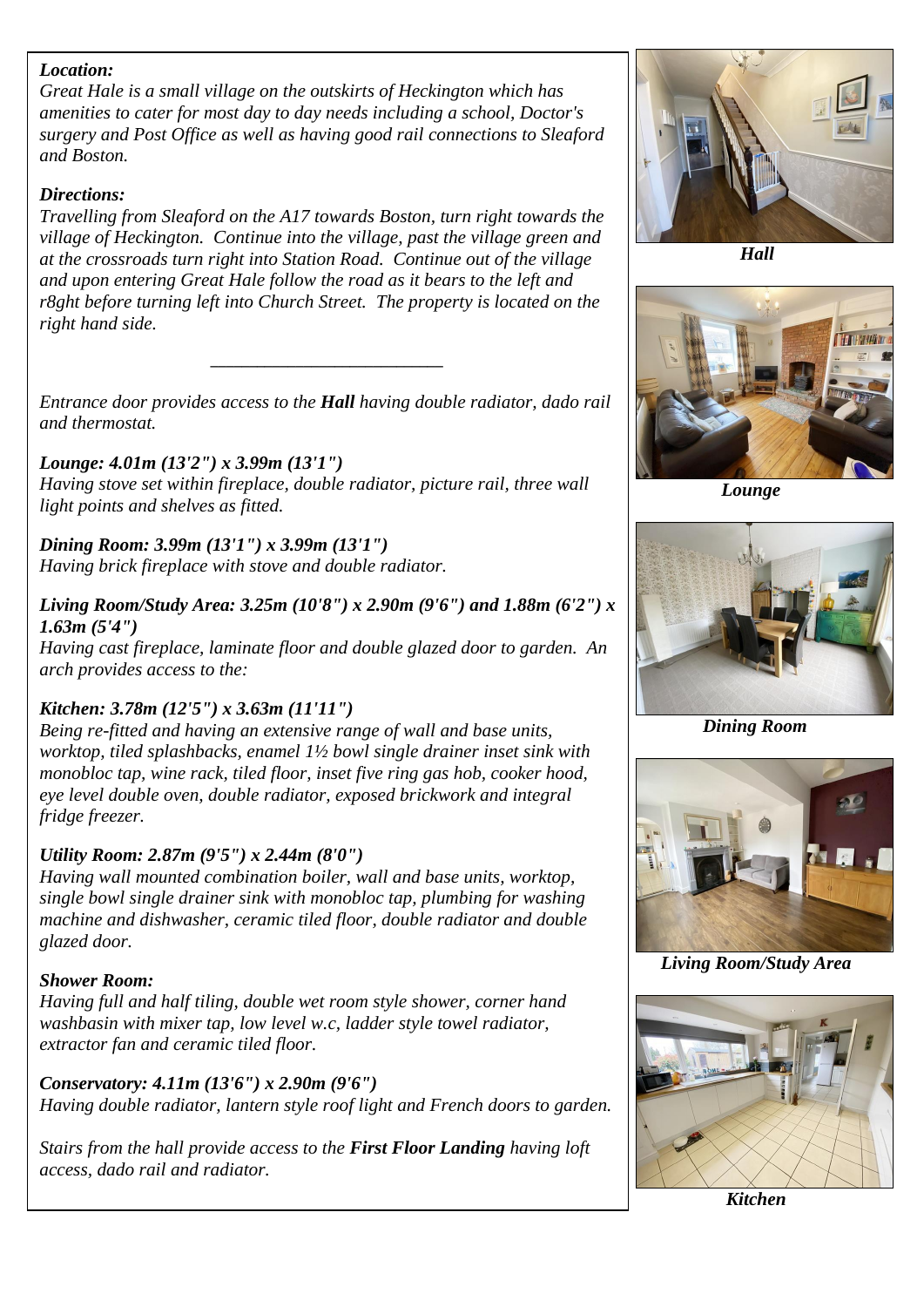*Bedroom 1: 4.01m (13'2") x 3.99m (13'1") Having radiator and coved ceiling.*

*Bedroom 2: 3.99m (13'1") x 3.99m (13'1") Having radiator and coved ceiling.*

*Bedroom 3: 3.63m (11'11") x 3.33m (10'11") Having radiator.*

 *Further Kitchen Aspect Bedroom 4: 2.69m (8'10") x 1.96m (6'5") Having radiator and built-in wall units.*

#### *Bathroom:*

*Being fully tiled and having bath with Victorian style mixer tap and shower attachment, vanity hand washbasin, low level w.c, separate shower with electric unit and chrome towel radiator.*

#### *Outside:*

*The extensive gardens to the front of the property are laid mostly to gravel for ease of maintenance with a further large gravelled drive to the side providing Parking for a number of vehicles. Large double opening gates provide access to the Extensive Rear Garden which is fully enclosed with further gravelled parking areas adjacent to the property. Adjacent to this area is a paved patio/parking area with a further full length patio with a further patio area adjacent to the conservatory providing access to the main garden area. The garden is laid mostly to lawn with various shaped, well stocked borders, raised planters, gravelled area, and to the rear of the garden are raised borders. A Summer House and Garden Shed are included and the gardens enjoy views towards the village church and a cold water tap is fitted.*





 *Utility Room* 



*Shower Room*













*Bedroom 2* **Bathroom** *Bathroom**Rear Garden*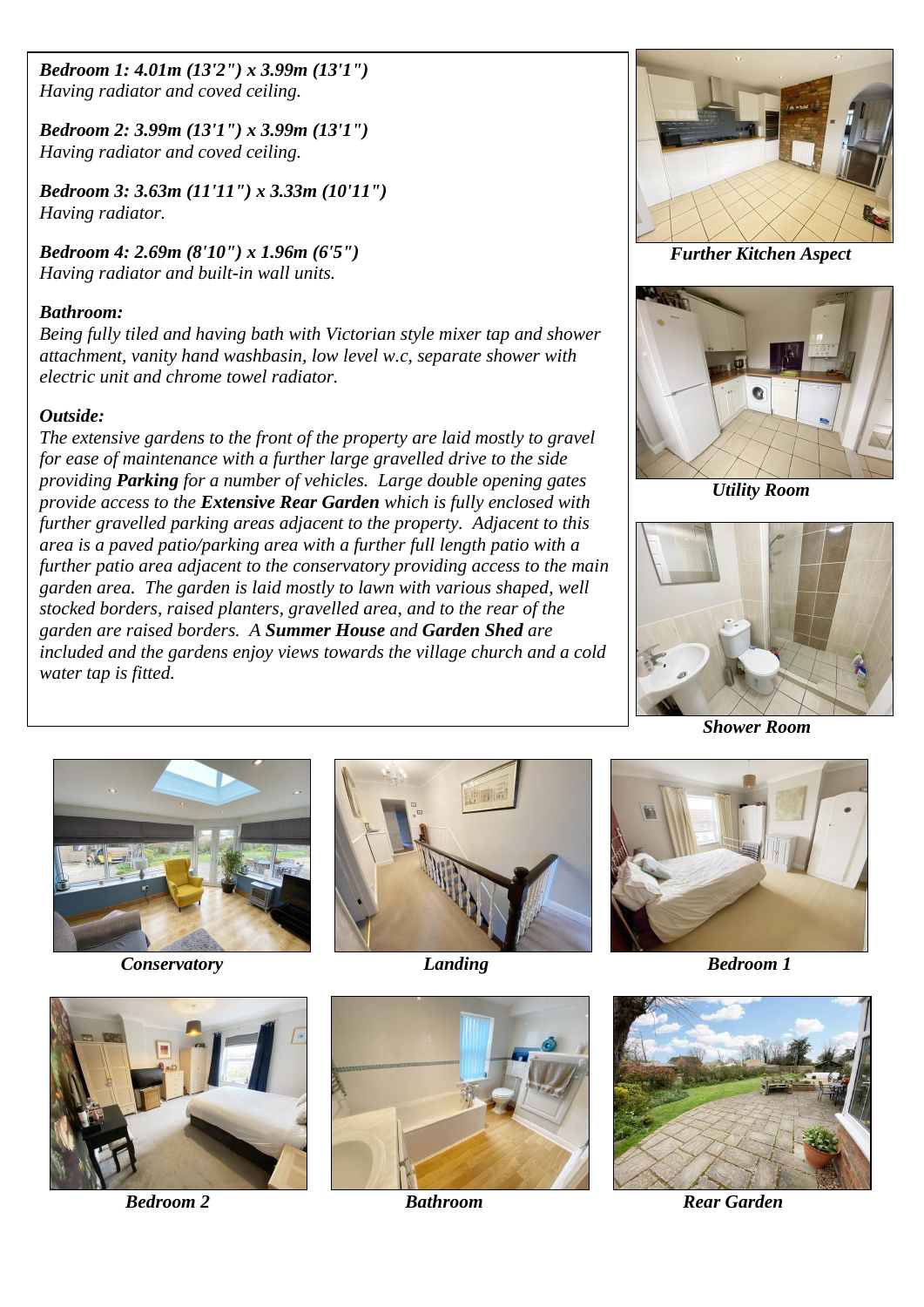





*Further Garden Pictures*